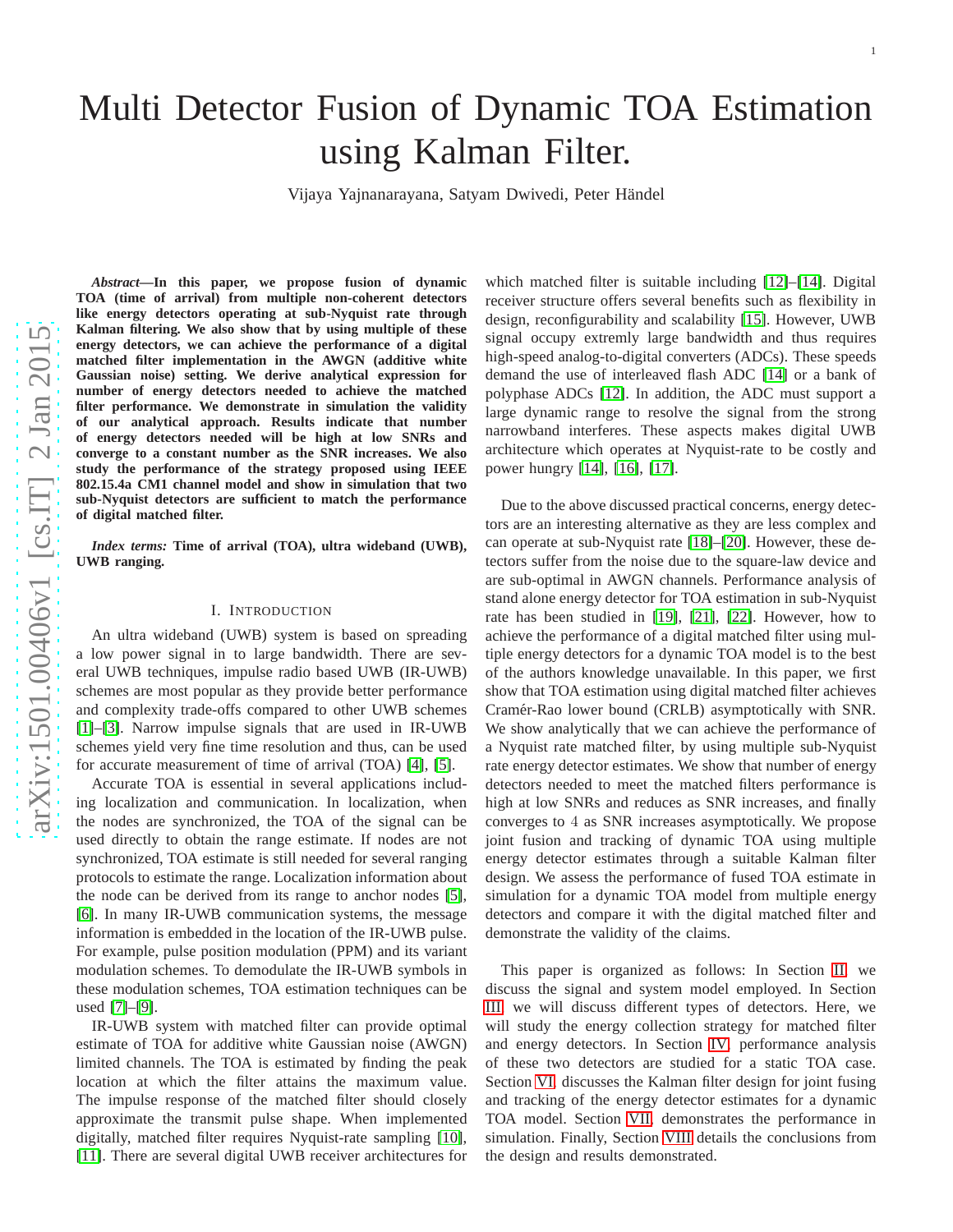

<span id="page-1-2"></span><span id="page-1-0"></span>Fig. 1. Joint fusion and tracking structure using  $N$  distributed receivers using low cost energy detectors operating at sub-Nyquist rate, tracking a dynamic TOA of a moving target.

### II. MODEL

*A. Signal Model*

The signal model comprises of  $N_f$  frames each having a unit energy pulse  $s(t)$ , given by

$$
\omega_{\rm tr}(t) = \sum_{j=0}^{N_{\rm f}} d_j s(t - jT_f - c_j T_c), \tag{1}
$$

where each frame is of duration  $T_f$  and the frame index is represented by j. The chip duration is represented by  $T_c$  and  $c_j \in \{0 \dots N_c\}$  indicates the time-hopping code.  $d_j \in \{\pm 1\}$  is the polarity code, which can be used along with time-hopping to smooth the signal spectrum. We consider the frame duration longer than the delay spread of the channel.

A wide range of pulse shapes have been explored for UWB applications from rectangular to Gaussian. Gaussian and their derivatives, usually called monopulses, are effective due to the ease of construction and good resolution in both time and frequency. In many cost effective hardware designs, these shapes are generated without any dedicated circuits [\[8\]](#page-8-19), [\[9\]](#page-8-6), [\[23\]](#page-8-20), [\[24\]](#page-8-21). For analytical and simulation analysis, we have used the 2nd order Gaussian pulse [\[21\]](#page-8-17),

$$
s(t) = A\left(1 - \frac{4\pi t^2}{\zeta^2}\right) \exp\left(\frac{-2\pi t^2}{\zeta^2}\right),\tag{2}
$$

The amplitude is adjusted through parameter, A, and pulse width is adjusted through parameter,  $\zeta$ .

The received signal is the distorted version of the transmit pulse with multipaths. The TOA is defined as the time elapsed for the first arrival path to reach the receiver from the transmitter. The received signal can be represented by

<span id="page-1-1"></span>
$$
\omega_{\rm rx}(t) = \sum_{j=0}^{N_{\rm f}} d_j r(t - jT_f - c_j T_c) + n(t). \tag{3}
$$

where  $r(t) = \sqrt{\frac{E_b}{N_f}} \sum_{l=1}^{L}$  $\sum_{l=1} \alpha_l r_l(t-\tau_l)$ , where  $E_b$ , is the captured

energy and  $\sum_{l=L}$  $_{l=0}$  $\alpha_l^2 = 1$ . The gain and received UWB pulse for the *l*-th tap is given by  $\alpha_l$  and  $r_l(t)$ . The  $n(t)$  is the AWGN process with zero mean and double-sided power spectral density of  $N_0/2$ . With out loss of generality, and for simplicity

of analysis, we assume  $c_j = 0$  and  $d_j = 1$ . TOA estimation problem is the estimate the first arraival path,  $\tau_1 = \tau_{\text{toa}}$ , in the received signal [\(3\)](#page-1-1).

#### *B. System Model*

We define a system model as shown in Fig [1,](#page-1-2) where N receivers each having an energy detector is employed to estimate TOA. When the target is moving then the estimated TOA is dynamic in nature. In these situations joint fusing and tracking using multiple sub-optimal estimates from the sub-Nyquist receivers can yield better performance. We employ Kalman structure as shown in Fig. [1](#page-1-2) to jointly fuse and track the TOA. The multiple receivers can be distributed in nature and makes independent estimates of the TOA, which are then fused using a Kalman filter at the fusion center. All receivers should return the TOA for a reference location. Without loss of generality, we assume that the all receivers are equidistant from the target<sup>[1](#page-1-3)</sup>. The proposed tracking and fusion strategy can also be employed in a single receiver architecture having a bank of energy detectors.

#### *C. UWB Hardware*

There are several low-complexity sub-Nyquist receivers based on energy detector available in literature [\[25\]](#page-8-22)–[\[28\]](#page-9-0). Figure [2](#page-2-2) shows a graphical depiction of an in-house developed IR-UWB platform for ranging and communication. It uses a low cost pulse generator to generate sub-nano second pulses using step recovery diode (SRD), as described in [\[29\]](#page-9-1). The characterization and modeling of the UWB platform for a distance measurement system can be found in [\[30\]](#page-9-2) [\[31\]](#page-9-3). A detailed architectural description and experimental ranging results from a prototype of the platform have been published in [\[28\]](#page-9-0). The power and range of the transceiver can be easily traded by controlling the amplitude, duty cycle and number of pulses per bit of transmission. Even though proposed methods in this paper are not tied to a particular hardware, using the above discussed UWB hardware can yield significant performance benefits in terms of cost and power since they are implemented using low-complexity analog circuits.

<span id="page-1-3"></span><sup>&</sup>lt;sup>1</sup>If this condition is not met, then each receiver needs to appropriately scale the TOA based on the geometry of the reference location and actual location of the receiver.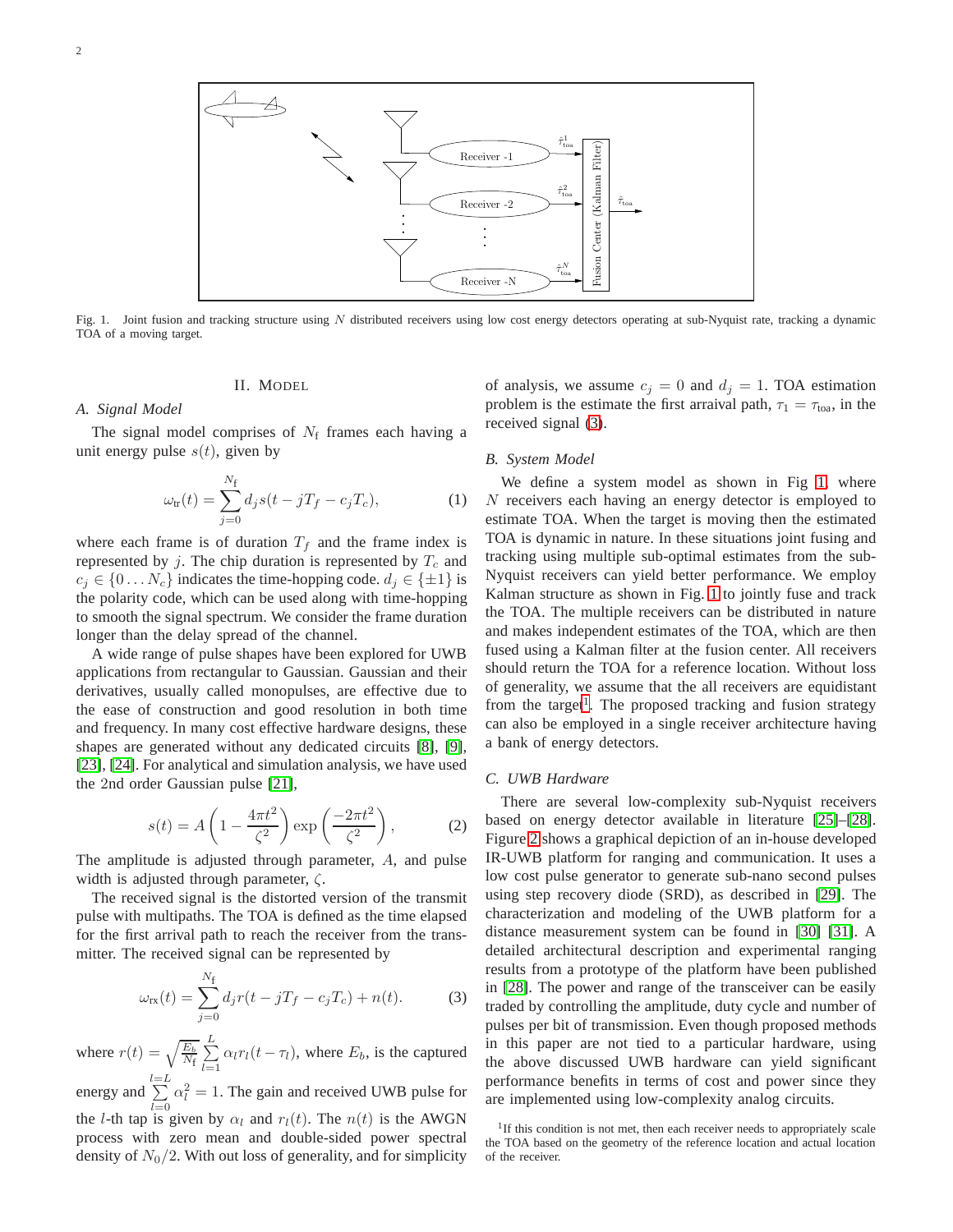

Fig. 2. Iconic model of the in-house developed impulse radio UWB-platform of size 6 cm x 4 cm for ranging and communication working in the 6 GHz regime with separate RX and TX antennas from Greenwavescientific. (details available at [\[32\]](#page-9-4))

#### III. DETECTORS

<span id="page-2-2"></span><span id="page-2-0"></span>The two commonly employed receiver structures are as shown in the Fig. [3.](#page-2-3) The received signal passes through the low noise amplifier (LNA) and band pass filter (BPF) of bandwidth B. The output signal of BPF is converted in to energy samples,  $\mathbf{x} = (x_1, x_2, \dots, x_{N_{obs}})$ , from which TOA is estimated. Here,  $N_{\text{obs}}$ , defines the number of energy samples used in the estimation. Based on the energy collection strategy different types of detectors exists. In this paper, we consider the matched filer which operates at Nyquist rate  $(1/T_s)$  and energy detectors operating at sub-Nyquist rate  $(1/T_b)$ .

#### *A. Matched filter*

In the matched filter, energy is collected by correlating the received samples with the transmit pulse shape as shown in Fig. [3a](#page-2-4) [\[33\]](#page-9-5). Matched filter can be mathematically expressed as

<span id="page-2-9"></span>
$$
x_n = \sum_{i=0}^{N_p} m(n+i)s(i), \tag{4}
$$

$$
\hat{n}_{\text{toa}} = \underset{n}{\text{argmax}}(\mathbf{x}), \tag{5}
$$

$$
\hat{\tau}_{\text{toa}} = \hat{n}_{\text{toa}} T_s, \tag{6}
$$

where,  $s(i) = s(iT<sub>s</sub>)$ , represent the digitized transmit pulse and  $m(n) = \omega_{\text{rx}}(nT_s)$ , represent the digitized received signal, sampled at interval  $T_s$ . In matched filter, the energy samples,  $x_n$ , are at Nyquist rate,  $1/T_s$ . Energy detectors, operating at the sub-Nyquist rates are an interesting alternative to digital matched filter.

#### *B. Energy Detector*

The structure for energy detector is as shown in Fig. [3b.](#page-2-5) The structure is amenable for a low-complexity analog implementation at sub-Nyquist rates [\[18\]](#page-8-14)–[\[20\]](#page-8-15). In energy detector, the output signal from BPF is converted in to energy samples,  $\mathbf{x} = (x_1, x_2 \dots, x_{N_{\text{obs}}})$ . TOA is estimated from the energy samples using the equation below

<span id="page-2-8"></span>
$$
\hat{n}_{\text{toa}} = f(\mathbf{x}),\tag{7}
$$

<span id="page-2-6"></span>
$$
\hat{\tau}_{\text{toa}} = \left(\hat{n}_{\text{toa}} - \frac{1}{2}\right) T_b,\tag{8}
$$

<span id="page-2-4"></span>

<span id="page-2-5"></span>

<span id="page-2-3"></span>Fig. 3. Receiver structure with different detectors. The  $s(i)$  and  $m(n)$ denotes the sampled version of transmit pulse and received signal.



<span id="page-2-7"></span>Fig. 4. Variation of energy samples,  $x_n$ , verses block index, n. Parameters  $T_f = 200$  ns,  $T_b = 1$  ns, SNR = 0 dB and  $N_{obs} = 200$  are considered.

where,  $f(\cdot)$ , is the estimator function, which estimates the block-index/sample-index of the first arriving path. The function,  $f(\cdot)$ , is chosen based on the channel model. Equation [\(8\)](#page-2-6), represents  $\hat{\tau}_{\text{toa}}$  as the mid-point of the corresponding estimated block, assuming that the true TOA is uniformly distributed with in this block.

Without loss of generality, we consider the sub-Nyquist rate,  $T_b = T_c$ , in detector structure shown in Fig. [3.](#page-2-3) Therefore, each frame consists of,  $N_{obs} = T_f/T_c$ , blocks, each with energy,  $x_n, n \in [1, \ldots, N_{obs}],$  given by

$$
x_n = \sum_{i=0}^{N_f} \int_{(j-1)T_f + (n-1)T_b}^{(j-1)T_f + nT_b} |r(t)|^2 dt.
$$
 (9)

Typical variation of energy samples,  $x_n$ , verses n is as shown in the Fig. [4.](#page-2-7) In energy detector, the energy samples are at sub-Nyquist rate,  $1/T<sub>b</sub>$ .

#### IV. AWGN CHANNEL ANALYSIS

<span id="page-2-1"></span>The best performance in terms of mean-square-error (MSE) for an unbiased estimator is given by the CRLB and for a TOA estimation problem this is given by [\[4\]](#page-8-2), [\[34\]](#page-9-6):

<span id="page-2-10"></span>
$$
\sigma_{\tau}^2 \ge \frac{1}{8\pi^2 \text{SNR}\beta^2},\tag{10}
$$

where  $\beta$ , is the effective signal bandwidth defined by

$$
\beta^2 = \left[ \frac{\int_{-\infty}^{\infty} f^2 |S(f)|^2 df}{\int_{-\infty}^{\infty} |S(f)|^2 df} \right],
$$
\n(11)

where  $S(f)$ , is the Fourier transform of the transmit pulse,  $s(t)$ .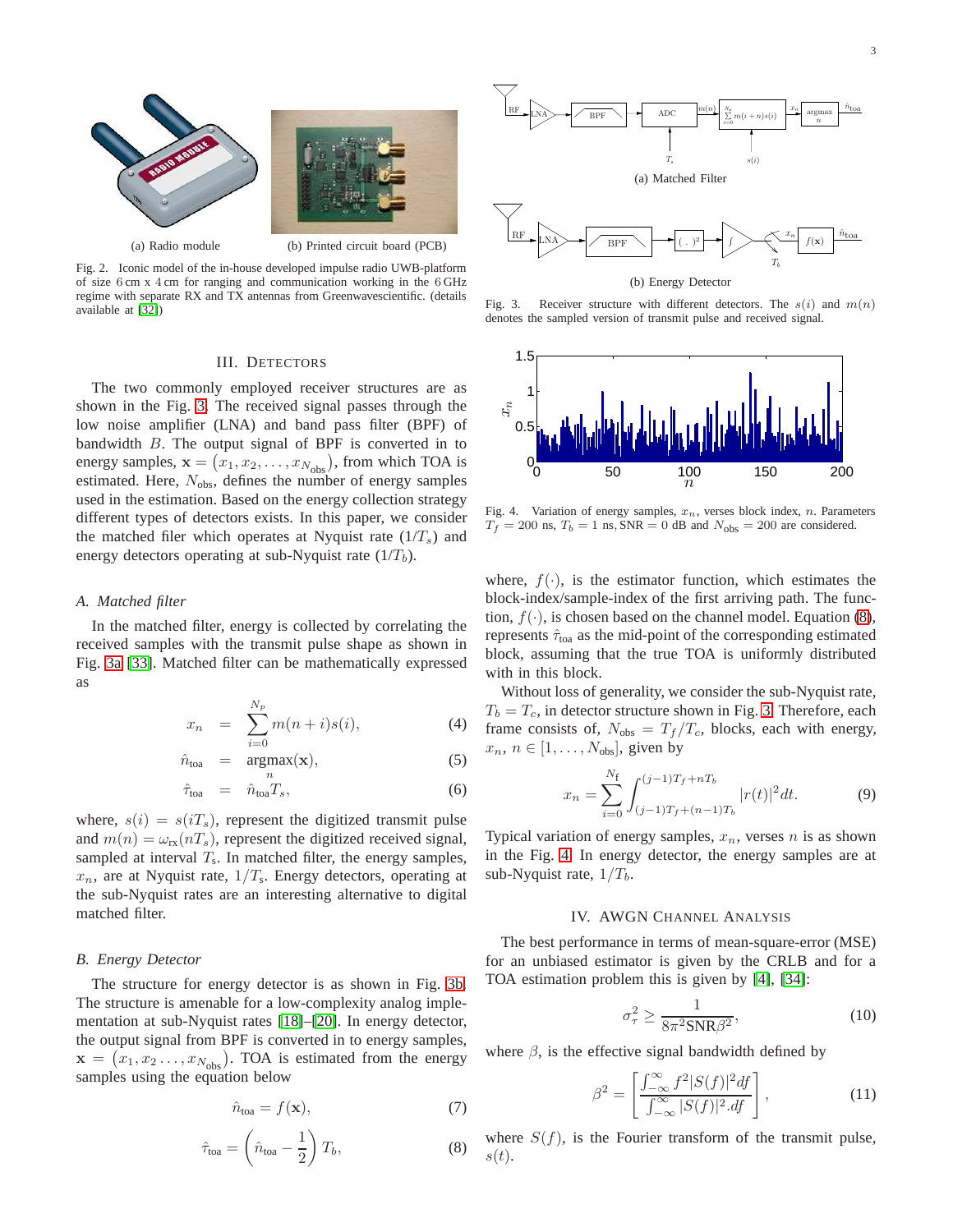In AWGN channel model, we consider a single-path model, with  $L = 1$ ,  $\alpha_1 = 1$  and  $\tau_1 = \tau_{\text{toa}}$  in [\(3\)](#page-1-1). The probability density of the  $x_n$ , for matched filter and energy detector depends on whether the particular energy sample,  $x_n$ , is signal+noise sample or noise-only sample. For matched filter it can be shown that the probability density functions under hypothesis,  $H_1 \cong x_n$  is signal+noise sample, and  $H_0 \cong x_n$  is noise-only sample, is given by

<span id="page-3-5"></span>
$$
p(x_n) \sim \begin{cases} \mathcal{N}(\sqrt{E_b}, \sigma^2) & \text{under } H_1, \\ \mathcal{N}(0, \sigma^2) & \text{under } H_0, \end{cases}
$$
 (12)

where  $\sigma^2 = N_0/2$ , is the variance of the noise samples and  $N$  denotes the Gaussian distribution.

To derive the probability distribution function (PDF) of the energy samples in energy detectors case, the function  $f(.)$  in [\(7\)](#page-2-8) need to be defined. Under the AWGN assumption, the received signal will have a single path, whose delay represents the TOA. Thus, optimal TOA estimation strategy here would be to pick the energy sample having maximum energy as  $\hat{n}_{\text{toa}}$ , this selection criteria is called maximal energy selection (MES) and is given by [\[21\]](#page-8-17)

<span id="page-3-0"></span>
$$
\hat{n}_{\text{toa}} = \max(\mathbf{x}), \tag{13}
$$

$$
\hat{\tau}_{\text{toa}} = \left(\hat{n}_{\text{toa}} - \frac{1}{2}\right) T_b, \tag{14}
$$

The complementary cumulative distribution function (CCDF) of energy samples,  $x_n$  for energy detector, is given by [\[21\]](#page-8-17), [\[34\]](#page-9-6)–[\[36\]](#page-9-7)

<span id="page-3-1"></span>
$$
P(x_n > \eta) = \begin{cases} Q_{M'/2}\left(\frac{E_b}{\sigma}, \frac{\sqrt{\eta}}{\sigma}\right) & \text{under } H_1\\ \exp\left(-\frac{\eta N_f}{N_o}\right) \sum_{i=0}^{M'/2-1} \frac{1}{i!} \left(\frac{\eta N_f}{N_0}\right)^i & \text{under } H_0 \end{cases} \tag{15}
$$

where  $Q_Z(a, b)$  denotes the Marcum-Q-function with parameter Z, P denotes the probability and  $M' \approx N_f(2BT_b + 1)$ , denotes the degrees of freedom (DOF). At high SNRs the above equation can be approximated to [\[21\]](#page-8-17)

<span id="page-3-4"></span>
$$
p(x_n) \sim \begin{cases} \mathcal{N}(\mu_{H_1}, \sigma_{H_1}^2) & \text{under } H_1, \\ \mathcal{N}(\mu_{H_0}, \sigma_{H_0}^2) & \text{under } H_0, \end{cases}
$$
 (16)

The mean and variance of  $x_n$  under both hypotheses is given by

<span id="page-3-6"></span>
$$
\mu_{H_1} = N_f M \sigma^2 + E_b, \qquad (17)
$$

$$
\sigma_{H_1}^2 = 2N_f M \sigma^4 + 4\sigma^2 E_b^2, \qquad (18)
$$

$$
\mu_{H_0} = N_{\rm f} M \sigma^2, \qquad (19)
$$

$$
\sigma_{H_0}^2 = 2N_f M \sigma^4, \qquad (20)
$$

where  $M = 2BT_b + 1$ , is the degrees of freedom of noise and  $\sigma^2 = N_0/2.$ 

If we choose the MES criteria for TOA estimation for both matched filters and energy detectors as given in [\(4\)](#page-2-9) - [\(6\)](#page-2-9) and [\(13\)](#page-3-0) - [\(14\)](#page-3-0) respectively, then an error can occur, if any one of



<span id="page-3-2"></span>Fig. 5. Variation of MSE with SNR for energy detector and matched filter. MSE is evaluated by averaging the estimated TOA for 1000 random  $\tau_{\text{toa}}$ drawn from  $\mathcal{U}[0, T_f = 200 \text{ ns}]$ . Matched filter asymptotically reaches the CRLB bound.

the noise-only energy sample is higher than the signal+noise energy sample. That is

$$
x_{n_{\text{no}}} > x_{n_{\text{sn}}},\tag{21}
$$

where  $x_{n_{\rm sn}}$  and  $x_{n_{\rm no}}$  are energies of signal+noise and noise only sample. For AWGN channel, there will be only one signal+noise energy sample and all other samples are noiseonly. The correct selection will happen when  $x_n < x_{sn}$ , for all the energy samples except for the signal+noise energy sample. Thus, the probabilty of correct selection,  $P_s$ , and probalility of error selection,  $P_e$ , is given by [\[36\]](#page-9-7)

$$
P_s = \int_{x_n=0}^{\infty} \left(1 - \mathbf{Q} \left(\frac{x_n - \mu_{\text{no}}}{\sigma_{\text{no}}}\right)\right)^{N_{\text{obs}} - 1} p(x_n) dx_n,
$$
  
\n
$$
P_e = 1 - P_s,
$$
\n(22)

where  $p(x_n)$  is the density function of the energy samples for the detectors under hypothesis  $H_1$ . Q denotes the CCDF function of  $x_n$ . Here  $\mu_{\text{no}}$ , denotes the mean values of  $x_n$ for matched filter and energy detectors and is given by 0 and  $N_f M \sigma^2$  respectively.  $\sigma_{\text{no}}^2$ , denotes the variance of  $x_n$  for matched filter and energy detectors and is given by  $\sigma^2$  and  $2N_fM\sigma^4$  respectively.

It is not straight forward to arrive at the closed form expression for energy detector's  $P_s$  and  $P_e$  due to complex distribution functions [\(15\)](#page-3-1). There is however a loss of performance in energy detectors due to squaring and integration operation at sub-Nyquist rates compared to matched filter, operating at Nyquist rate. Figure [5,](#page-3-2) shows the mean square error (MSE), performance for matched filter and energy detector. MSE is evaluated by averaging the estimated TOA for 1000 random TOAs ( $\tau_{\text{toa}}$ ) drawn from  $\mathcal{U}[0, T_f = 200 \text{ ns}]$ . The sampling rate  $(1/T_s)$  used by matched filter is 1000 GHz<sup>[2](#page-3-3)</sup> and sampling rate  $(1/T_b)$  used by energy detector is 1/1000-th that of matched filter and is equal to 1 GHz.

<span id="page-3-3"></span><sup>&</sup>lt;sup>2</sup>Since TOA is continuous in time, very high sampling rate is employed to demonstrate that matched filter will indeed reach the CRLB bound without much ambiguity due to discretization of time due to sampling.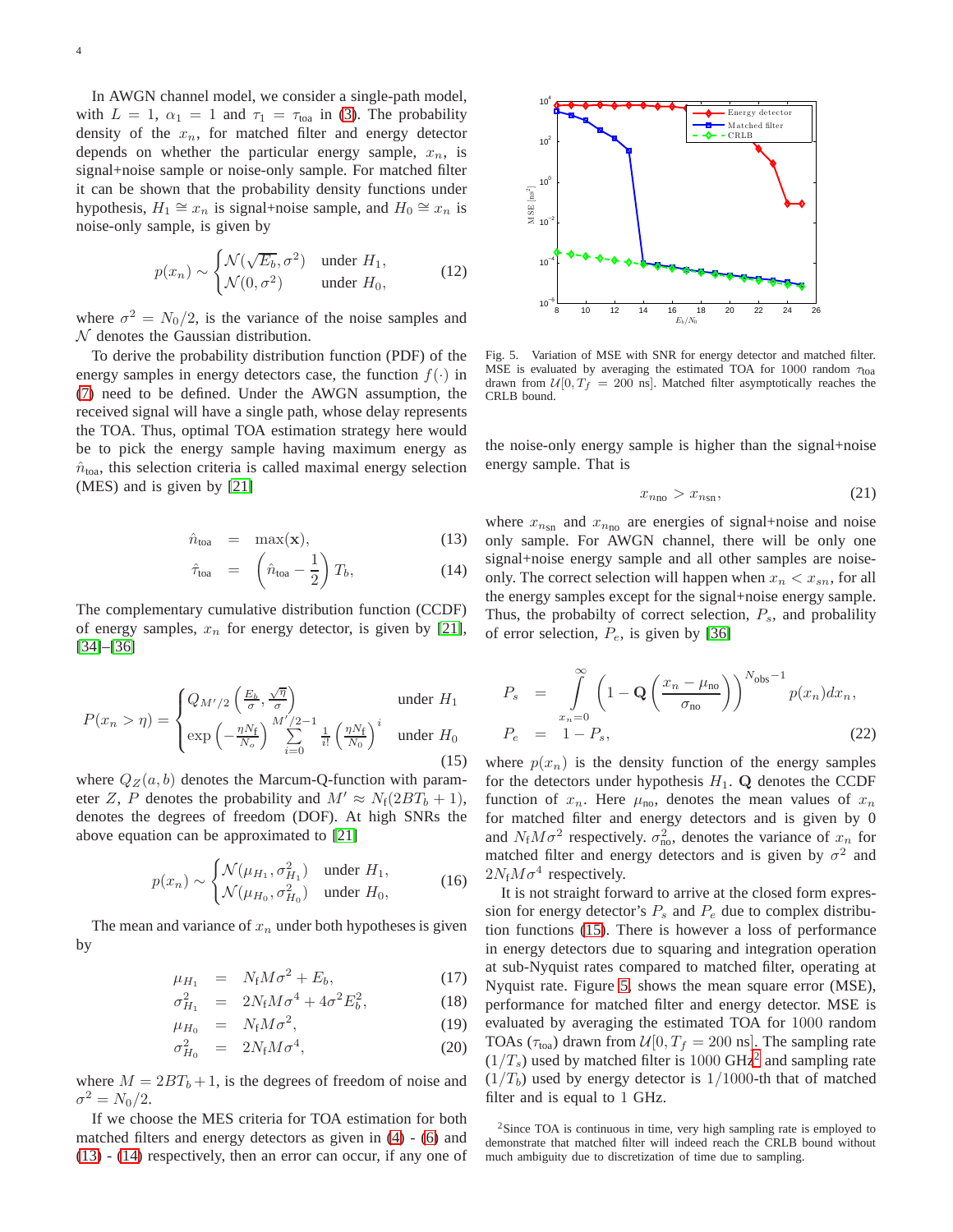**Algorithm 1:** Kalman filter for tracking and fusing of TOA from multiple sub-Nyquist energy detector estimates

<span id="page-4-3"></span>

|                  | <b>Input</b> : Prior state, $s_{\text{init}}$ , prior state's covariance, $M_{\text{init}}$ , and                                          |
|------------------|--------------------------------------------------------------------------------------------------------------------------------------------|
|                  | covariance of plant noise, $Q$ .                                                                                                           |
|                  | <b>Output:</b> Tracked and fused TOA estimates, $\hat{\tau}_{\text{toa}}$ and variance of                                                  |
|                  | estimate, $\hat{\sigma}^2_{\text{toa}}$                                                                                                    |
|                  | $\mathbf{s}[1] \leftarrow \mathbf{s}_{\text{init}}$<br>⊳ Initial state                                                                     |
|                  | 2 M[1] $\leftarrow$ M <sub>init</sub><br>▷ Initial states Covariance                                                                       |
|                  | $3 \hat{\tau}_{\text{toa}}[1] \leftarrow \mathbf{s}_{\text{init}}[1]$<br>▷ Initial TOA estimate                                            |
|                  | 4 $\hat{\sigma}_{\text{toa}}^2[1] \leftarrow \mathbf{M}_{\text{init}}[1](1, 1)$<br>▷ Initial MSE estimate                                  |
|                  | 5 for $i \leftarrow 1$ to n do                                                                                                             |
| 6                | $\mathbf{s}_{\text{ord}} \leftarrow \mathbf{As}[i]$<br>▷ Pridicted state                                                                   |
|                  | $\mathbf{M}_{\text{ord}} \leftarrow \mathbf{AM}[i]\mathbf{A}' + \mathcal{Q}$<br>▷ Predicted MSE                                            |
|                  | ▷ Compute Kalman qain                                                                                                                      |
| 8                | $\mathbf{K} = (\mathbf{M}_{\text{ord}} \mathbf{H}^{\text{T}})(\mathbf{C} + \mathbf{H} \mathbf{M}_{\text{ord}} \mathbf{H}^{\text{T}})^{-1}$ |
|                  | $\triangleright$ Update state from observations (y[n])                                                                                     |
| $\boldsymbol{9}$ | $\mathbf{s}[i+1] = \mathbf{s}_{\text{prd}} + \mathbf{K}(\mathbf{y}[i] - \mathbf{H}\mathbf{s}_{\text{prd}})$                                |
| 10               | $\hat{\tau}_{\text{toa}}[i+1] = \mathbf{s}[i+1](1)$ $\triangleright$ Save fused TOA ( $\hat{\tau}_{\text{toa}}$ )                          |
| 11               | $M[i+1] = (I_2 - KH)M_{prd}$<br>▷ Update MSE                                                                                               |
| 12               | $\hat{\sigma}_{\text{toa}}^2[i+1] = \mathbf{M[i+1]}(1,1)$<br>▷ Save MSE                                                                    |
|                  | 13 return $\hat{\tau}_{toa}, \hat{\sigma}^2_{toa}$                                                                                         |

The probability distribution function of  $e$  is given by<sup>[3](#page-4-0)</sup>

<span id="page-4-1"></span>
$$
e \sim \mathcal{N}\left(\mu_{H_1}, \frac{\sigma_{H_1}^2}{K}\right). \tag{25}
$$

Let  $\sigma_{MF}^2 = \sigma^2$  and  $\sigma_{ED}^2 = \sigma_{H_1}^2$  denote the variance of the  $x_n$ under  $H_1$  for matched filter and energy detector. From [\(12\)](#page-3-5) and [\(25\)](#page-4-1) to achieve the performance of the matched filter using multiple energy detectors, we need

$$
\sigma_{\rm MF}^2 = \frac{1}{N_{\rm ED}} \sigma_{\rm ED}^2,\tag{26}
$$

where,  $N_{ED}$ , is the number of energy detectors needed to have the same performance as that of matched filter. For normalized energy per bit  $(E_b = 1)$ , and using the variance for signal+noise sample from [\(12\)](#page-3-5), [\(16\)](#page-3-4) and [\(18\)](#page-3-6) we get

<span id="page-4-2"></span>
$$
N_{\rm ED} = \lim_{\text{SNR}\to\infty} \frac{\sigma_{\rm ED}^2}{\sigma_{\rm MF}^2}
$$
 (27)

$$
N_{\rm ED} = \lim_{\sigma^2 \to 0} \frac{\left(2M\sigma^4 + 4\sigma^2\right)}{\sigma^2},\tag{28}
$$

$$
= 4. \t(29)
$$

At high SNRs, to achieve the performance of the matched filter using multiple energy detectors, we need the covariance of the signal+noise energy sample (under hypothesis  $H_1$ ) to be same. We can approximate the probability distribution of energy samples for energy detectors in to a Gaussian distribution at high SNR as shown in  $(16)$ . If there are K receivers having energy detectors to independently estimate TOA, then signal+noise block in each detector will have a probability distribution given by

$$
e_i \sim \mathcal{N}\left(\mu_{H_1}, \sigma_{H_1}^2\right), i \in [1, \cdots, K]. \tag{23}
$$

Since  $e_i$ s are independent and identically distributed, then the best estimate for the signal+noise block using  $K$  energy detectors is given by [\[37\]](#page-9-8) ,

$$
e = \frac{1}{N_{\rm ED}} \sum_{k=1}^{K} e_k.
$$
 (24)

Thus, from [\(29\)](#page-4-2), asymptotically, with the increase of SNR  $(E_b/N_0)$ , the number of energy detectors needed to achieve the same performance as digital matched filter is equal to 4. We will show in simulation that this phenomenon is indeed true in the later section.

#### V. MULTIPATH CHANNEL ANALYSIS

Many UWB ranging applications have channel response with several multipath components, i.e. the received pulse in [\(3\)](#page-1-1) has  $(\alpha_1, \alpha_2 \ldots \alpha_L; \tau_1, \tau_2 \ldots, \tau_L)$ , where L is the number of multipaths. The TOA estimation problem is to identify the leading edge (first arriving path,  $\tau_1$ ). In multipath UWB channels, the matched filtering performance is not optimal since the shape of the pulse is lost in the channel due to the frequency selective fading. Also, the magnitude of the

<span id="page-4-5"></span><span id="page-4-0"></span><sup>3</sup>See [\[38\]](#page-9-9) to obtain the probability distribution function of a function of Gaussian random variable.



<span id="page-4-4"></span>Fig. 6. Fusion of multiple Detectors using Kalman Formulation.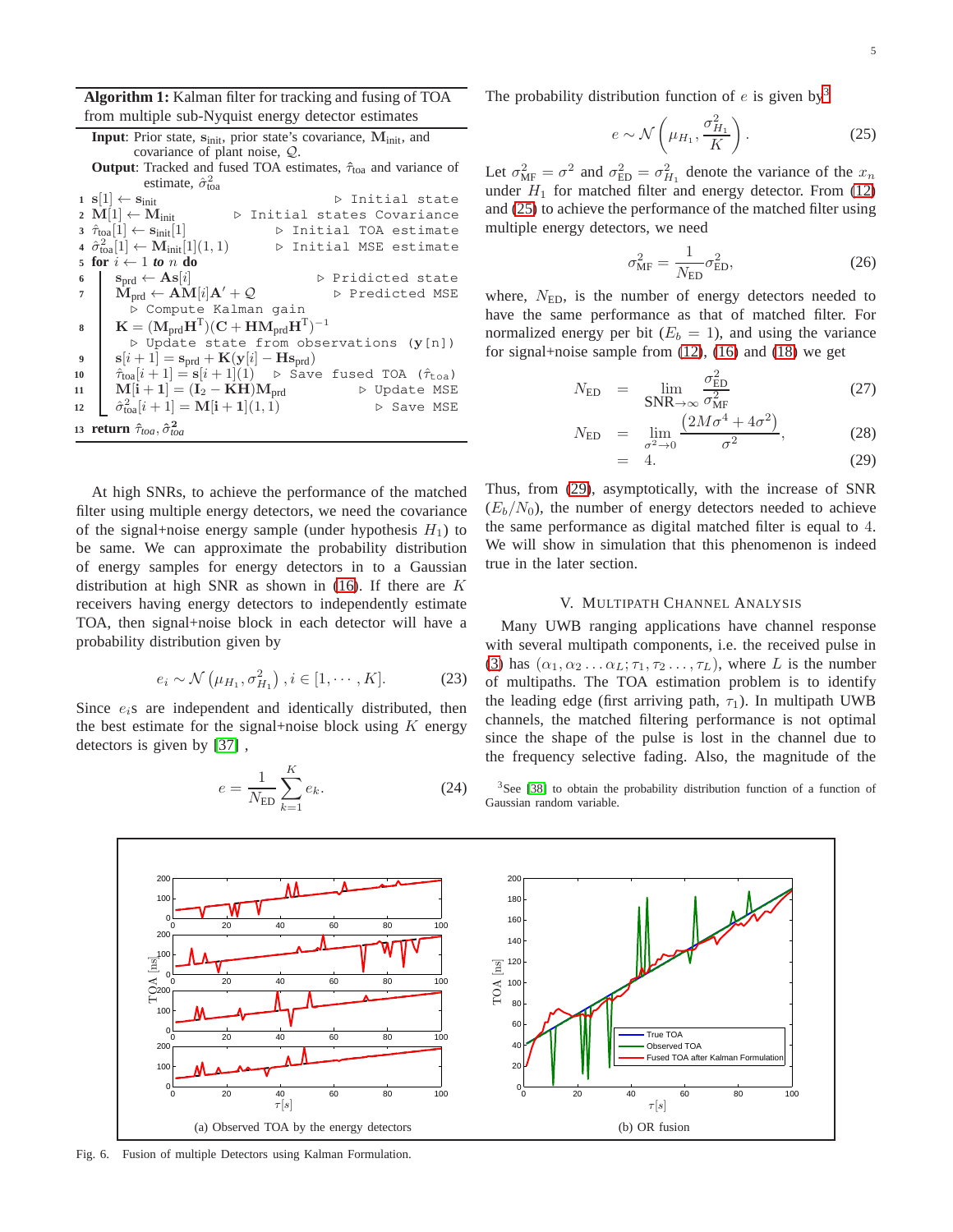



<span id="page-5-1"></span>Fig. 7. Variation of MSE with SNR for energy detector (with selection criteria MES and WMESS) and matched filter. MSE is evaluated by averaging the estimated TOA for 1000 random  $\tau_{\text{toa}}$  drawn from  $\mathcal{U}[0, 100 \text{ ns}].$ 

<span id="page-5-2"></span>Fig. 8. Averaged Channel energy profile for 802.15.4a CM1 channel model. 100 different channel realizations are averaged.

energy sample containing first arriving path may be smaller than the peak energy sample, therefore, using MES criteria for TOA estimation, as represented in [\(13\)](#page-3-0) and [\(5\)](#page-2-9) does not always yeild true TOA [\[39\]](#page-9-10). Figure [7,](#page-5-1) shows the performance in terms of MSE for matched filter and energy detector for 802.15.4a, residential LOS channel (CM1 model) [\[39\]](#page-9-10). MSE is evaluated by averaging the estimated TOA for 1000 random  $\tau_{\text{toa}}$  drawn from  $\mathcal{U}[0, 100 \text{ ns}]$ . The sampling rate  $(1/T_s)$  used by matched filter is 8 GHz and sampling rate  $(1/T_b)$  used by energy detector is  $1/8$ -th that of matched filter and is equal to 1 GHz.

The performance of the energy detectors can be improved by considering the a-priori information such as power delay profile (PDP). To accomplish this, we can repose the TOA estimation problem as a multiple hypothesis testing problem. The energy samples vector, x, is a  $1 \times N_{\text{obs}}$  vector, out of which,  $N_e$  blocks are having multipath signals,  $N_eT_b$ , represents the excess delay of the channel. If we define  $H_k$ , as the hypothesis that the k-th sample denotes the first path arrival, then  $H_k = \mathbf{x}$ , with,

$$
x(n) = \begin{cases} \int_{(n-1)T_b}^{nT_b} n^2(t).dt, \\ \text{for } n = 1, ..., k-1 \\ \int_{(n-1)T_b}^{nT_b} |\omega_{\text{rx}}(t) + n(t)|^2.dt, \\ \text{for } n = k, ..., k + N_e - 1 \\ \int_{(n-1)T_b}^{nT_b} n^2(t).dt, \\ \text{for } n = k + N_e, ..., N_{\text{obs}}. \end{cases}
$$
(30)

Here,  $x(n)$ , denotes the *n*-th element of **x** and  $H_{n_{\text{toa}}}$ , is the true hypothesis [\[21\]](#page-8-17). If the PDP for the channel is available, then we can modify the hypothesis test from MES to weighted maximum energy sum selection (WMESS), and is given by

$$
\hat{n}_{\text{toa}} = \arg\max_{k \in [1, ..., N_{\text{obs}}]} \left\{ x(k : k + N_e) \mathcal{E} \right\},\tag{31}
$$

where,  $x(k : k+N_e)$  is a  $1 \times N_e$  vector having the  $N_e$  elements

from x starting from k and  $\mathcal{E}$  is the  $N_e \times 1$  vector denoting the a-priori channel energy information which is similar to correlating received energy samples with PDP. Averaged channel energy profile,  $\mathcal{E}$ , for IEEE 802.15.4a residential LOS channel model is as shown in Fig. [8.](#page-5-2) The performance of energy detector with WMESS algorithm is as shown in Fig. [7.](#page-5-1) Even though, the WMESS estimation algorithm require more computation, its performance is better than matched filter at low SNRs for IEEE 802.15.4a CM1 multipath channel model. However, at high SNR there is a loss of performance compared to matched filter.

The performance degradation at high SNR with WMESS criteria for energy detector can become a problem when the TOA of the estimated target is dynamic in nature. In the next section, we will discuss a mechanism to fuse the estimates from multiple receivers to achieve improved performance for a dynamic TOA system.

#### <span id="page-5-0"></span>VI. MULTI DETECTOR FUSION USING KALMAN FILTER

When the estimated TOA of the target is dynamic in nature, then joint fusing and tracking using multiple independent TOA estimations from the energy detectors can yield better performance. We employ Kalman structure as shown in Fig. [1](#page-1-2) to accomplish this.

The state of the system and its dynamic nature is represented by the state equation in the Kalman filter formulation, and is given by

$$
\mathbf{s}[n] = \mathbf{A}\mathbf{s}[n-1] + \mathbf{u}[n],\tag{32}
$$

where  $s[n]$ , **A**, and  $u[n]$  is given by

$$
\mathbf{s}[n] = \begin{bmatrix} \tau[n] \\ v_{\text{toa}}[n] \end{bmatrix},\tag{33}
$$

$$
\mathbf{A}[n] = \begin{bmatrix} 1 & 1 \\ 0 & \nu \end{bmatrix},\tag{34}
$$

$$
\mathbf{u}[n] = \begin{bmatrix} 0 \\ u_v[n] \end{bmatrix},\tag{35}
$$

where  $u_v[n]$  is the noise with variance  $\sigma_p^2$  and  $\nu < 1$  is a constant. The  $\tau[n]$  is the TOA at n-th time interval and  $v_{\text{toa}}$  is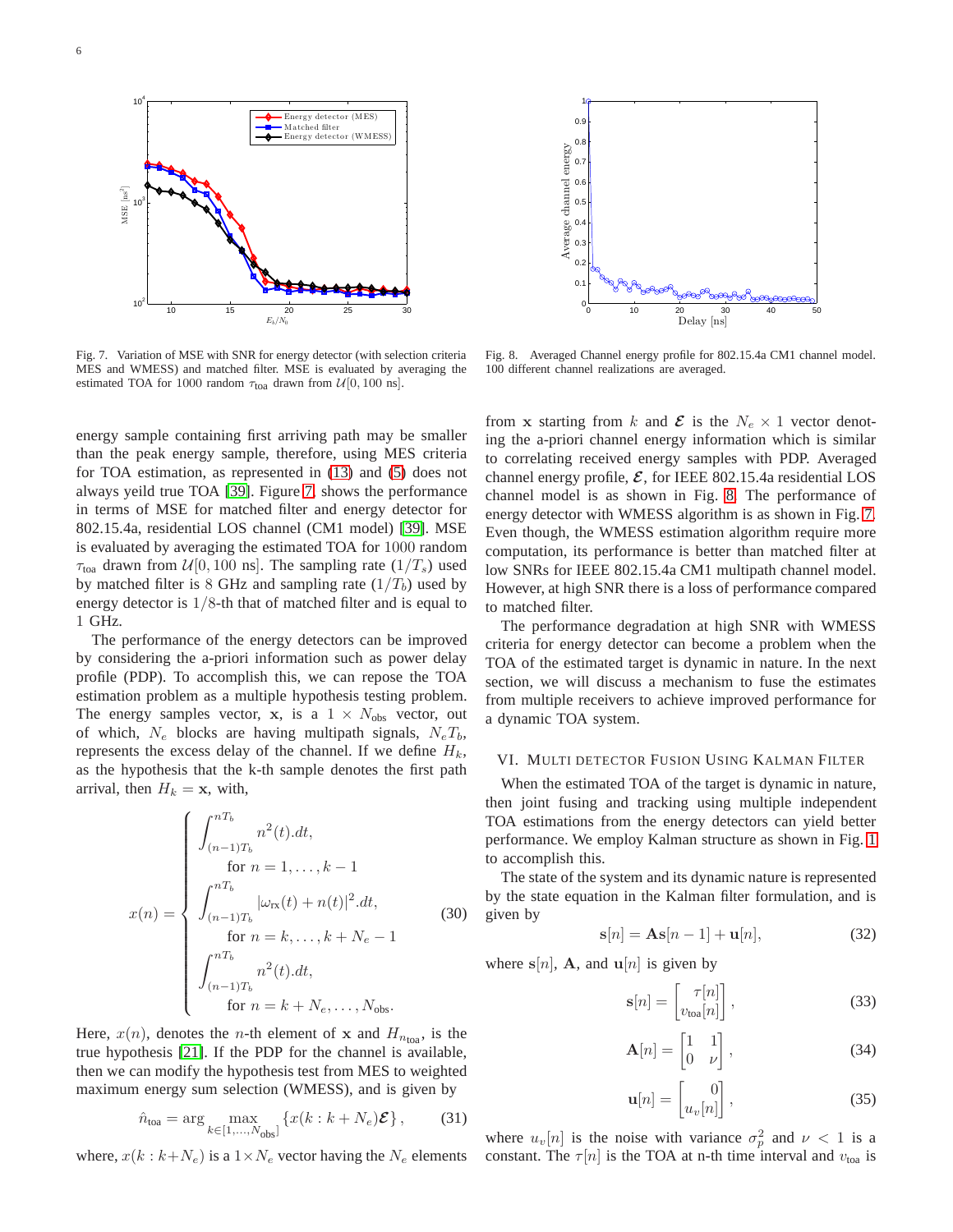an AR(1) processes with constant  $\nu$ , representing the dynamic nature of TOA. The plant noise  $u[n] \sim \mathcal{N}(0, \mathcal{Q})$ , where  $\mathcal Q$  is given by

$$
\mathcal{Q} = \begin{bmatrix} 0 & 0 \\ 0 & \sigma_p^2 \end{bmatrix} . \tag{36}
$$

The measurement matrix,  $y = [\hat{\tau}_{\text{toa}}^1, \hat{\tau}_{\text{toa}}^2, \dots, \hat{\tau}_{\text{toa}}^N]$ , is the independent TOA estimates from  $N$  receivers. The measurement equation is given by

$$
\mathbf{y}[n] = \mathbf{H}[n]\mathbf{s}[n] + \mathbf{w}[n],\tag{37}
$$

where

$$
\mathbf{H}[n] = \begin{bmatrix} 1 & 0 \\ 1 & 0 \\ \vdots & \vdots \\ 1 & 0 \end{bmatrix}, \tag{38}
$$

 $\mathbf{w}[n] \sim \mathcal{N}(0, \text{diag}(\sigma_1^2, \dots, \sigma_N^2)).$  N denotes the number of detectors and diag( $\cdot$ ) indicates the diagonal matrix with diagonal elements represented inside the brackets.

The Kalman filter based fusion of dynamic TOA from multiple energy detector estimates,  $y[n]$ , is as shown in Algorithm [1.](#page-4-3) At each iteration, the Kalman filter yields fused TOA estimate,  $\hat{\tau}_{\text{toa}}[n]$ , and its variance,  $\hat{\sigma}_{\text{toa}}^2[n]$ , from multiple energy detector estimates,  $y[n]$ . In our analysis, we have used same kind of detectors and also the reliability or importance of each of the detectors are assumed same. By appropriately selecting the measurement matrix H and covariance of the measurements, we can extend the Kalman filter formulation to accommodate different types of detectors with varying characteristics. In the next section, we will assess the performance of the proposed fusion and tracking method.

#### VII. SIMULATION STUDY

## <span id="page-6-0"></span>*A. AWGN Channel*

AWGN channel is simulated with  $F_s = 8$  GHz with  $T_f = 200$  ns,  $N_s = 1$  and  $B = 4$  GHz. We set  $T_b = 1$  ns, thus resulting sampling rate of the energy detector is  $1/8$ -th the Nyquist rate. Consider a linear variation of TOA ( $\tau_{\text{toa}}$ ) observed by a set of four independent energy detectors (refer Fig. [1\)](#page-1-2). The observed TOA of the four detectors are as shown in Fig. [6a](#page-4-4) at  $SNR = 12$  dB. The tracked TOA using the Kalman formulation is shown in the Fig. [6b.](#page-4-5) We consider prior state, covariance of prior state and plant noise variance equal to [20, 1], 0.01 $I_2$  and  $\sigma_p^2 = 0.0001$  respectively.

The mean square error (MSE) variation with time for the detection schemes with multiple energy detectors at various SNRs  $(E_b/N_0)$  are illustrated in the Fig. [9.](#page-7-1) Notice that the steady state variance decreases as the number of energy detector estimates increases. Also, from Fig. [9,](#page-7-1) at high SNRs, only few energy detectors (operating at 1/8-th rate of matched filter) are sufficient to achieve same performance as digital matched filter.

Figure [10,](#page-6-1) shows the variation of steady state MSE with number of energy detectors (operating at  $F_s/8$ ). Notice that steady state MSE of fusing 4 independent energy detector estimates reaches that of digital matched filter estimate.



Fig. 10. Steady state MSE verses time, for multiple energy detectors and digital matched filter.

<span id="page-6-1"></span>

<span id="page-6-2"></span>Fig. 11. Number of sub-Nyquist energy detectors need to match the performance of matched filter operating at Nyquist rate.

Figure [11,](#page-6-2) shows the number of energy detectors operating in sub-Nyquist  $(F_s/8)$  rate needed to match the performance of matched filter operating at Nyquist rate  $(F_s)$ . At lower SNRs, more number of energy detectors,  $(N_{\text{ED}})$ , are required to meet the matched filter performance. The number of energy detectors,  $N_{ED}$ , reduces with the increase of SNR and asymptotically approaches to 4, confirming with the analytical derivation of the previous section.

#### *B. Multipath Channel*

IEEE 801.15.4a CM1 channel model is simulated with  $F_s = 8$  GHz with  $T_f = 200$  ns,  $N_s = 1$  and  $B = 4$  GHz. We set  $T_b = 1$  ns, thus resulting sampling rate of the energy detector is  $1/8$ -th the Nyquist rate. We use WMESS algorithm discussed in the previous section to arrive at TOA estimates from the energy samples. We employ similar fusion and tracking strategy using the Kalman filter described in the previous section for the dynamic TOA model. The prior state information, covariance of prior state and other initialization parameters of the Kalman filter are kept same as in the previous section. Figure [12,](#page-7-2) shows the variation of MSE with time at SNR of 20 dB for different number of energy detectors. As expected the steady state variance decrease with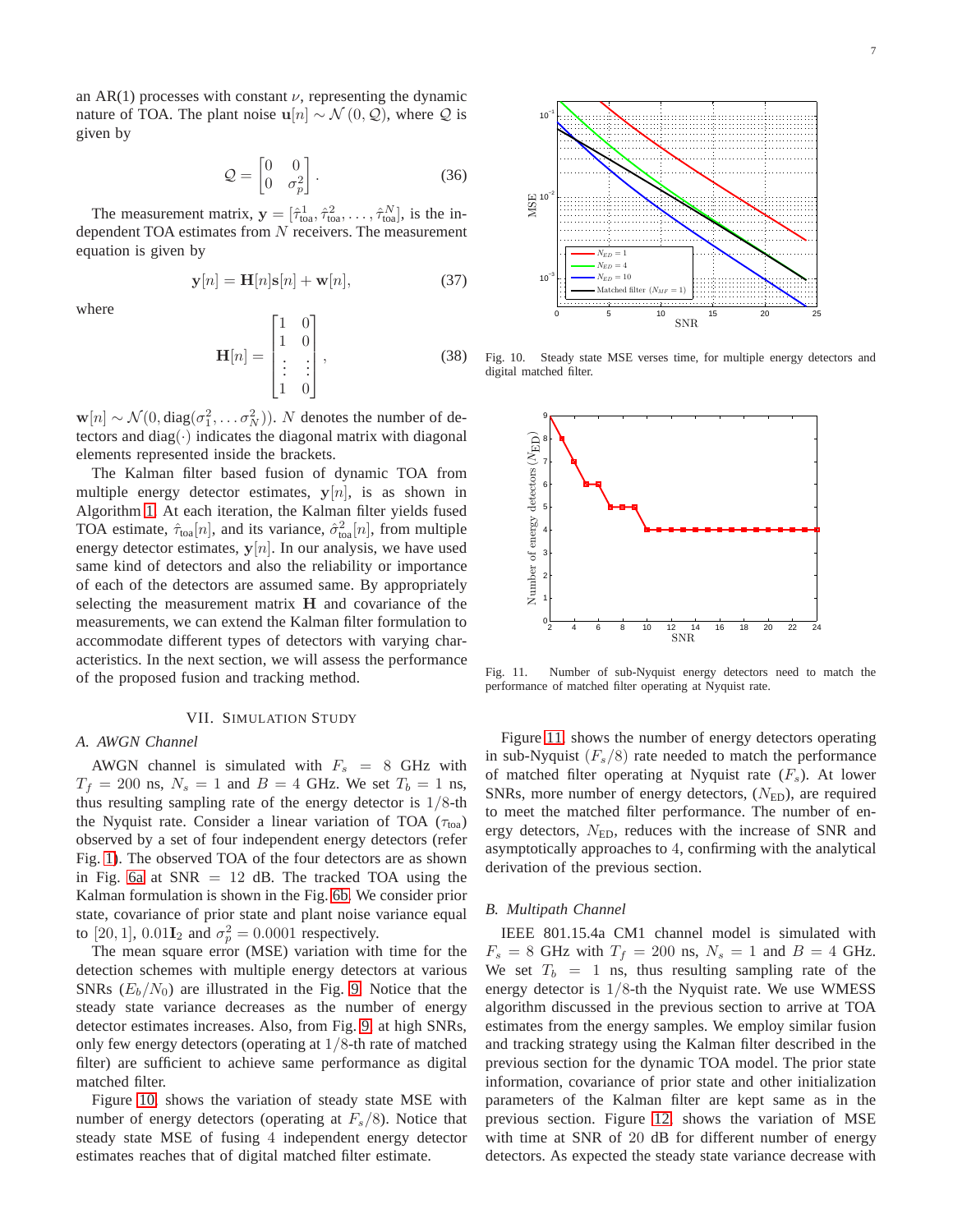

<span id="page-7-1"></span>Fig. 9. Variation of MSE with time for digital matched filter and fusion of multiple sub-Nyquist energy detectors using Kalman filter at different SNRs

the increase in the number of detectors. Figure [13,](#page-8-23) shows the variation of steady state MSE with number of sub-Nyquist energy detectors, as discussed earlier a single energy detector with WMESS selection criteria outperforms the matched filter at low SNRs, however, at high SNRs more energy detectors are need to match the matched filter performance. Figure [13,](#page-8-23) also illustrates that fusing two energy detector estimates  $(N_{\rm ED} = 2)$  can match the matched filer performance across the SNR region.

#### VIII. CONCLUSION AND DISCUSSION

<span id="page-7-0"></span>Estimating TOA with good accuracy is very important for localization and several other applications. UWB with its large bandwidth can yield high precision ranging as evident from CRLB Equation [\(10\)](#page-2-10). For AWGN channel, matched filter based estimation yields optimum performance at high SNRs. However, matched filter requires Nyquist-rate sampling and is inefficient in terms of cost and power consumption. Energy detectors operating at sub-Nyquist rate is an interesting alternative as it can be designed using cost effective analog circuits and is power efficient, however, it lacks the precision in range measurements. In this paper, we showed that for AWGN



<span id="page-7-2"></span>Fig. 12. Variation of MSE for IEEE 802.14.4a CM1 channel model, with time for digital matched filter and fusion of multiple energy detectors (WMESS criteria is employed).

channel, we can achieve the performance of a matched filter, by using a multiple sub-Nyquist energy detector estimates. We showed that number of energy detectors needed to meet the matched filters performance is high at low SNRs and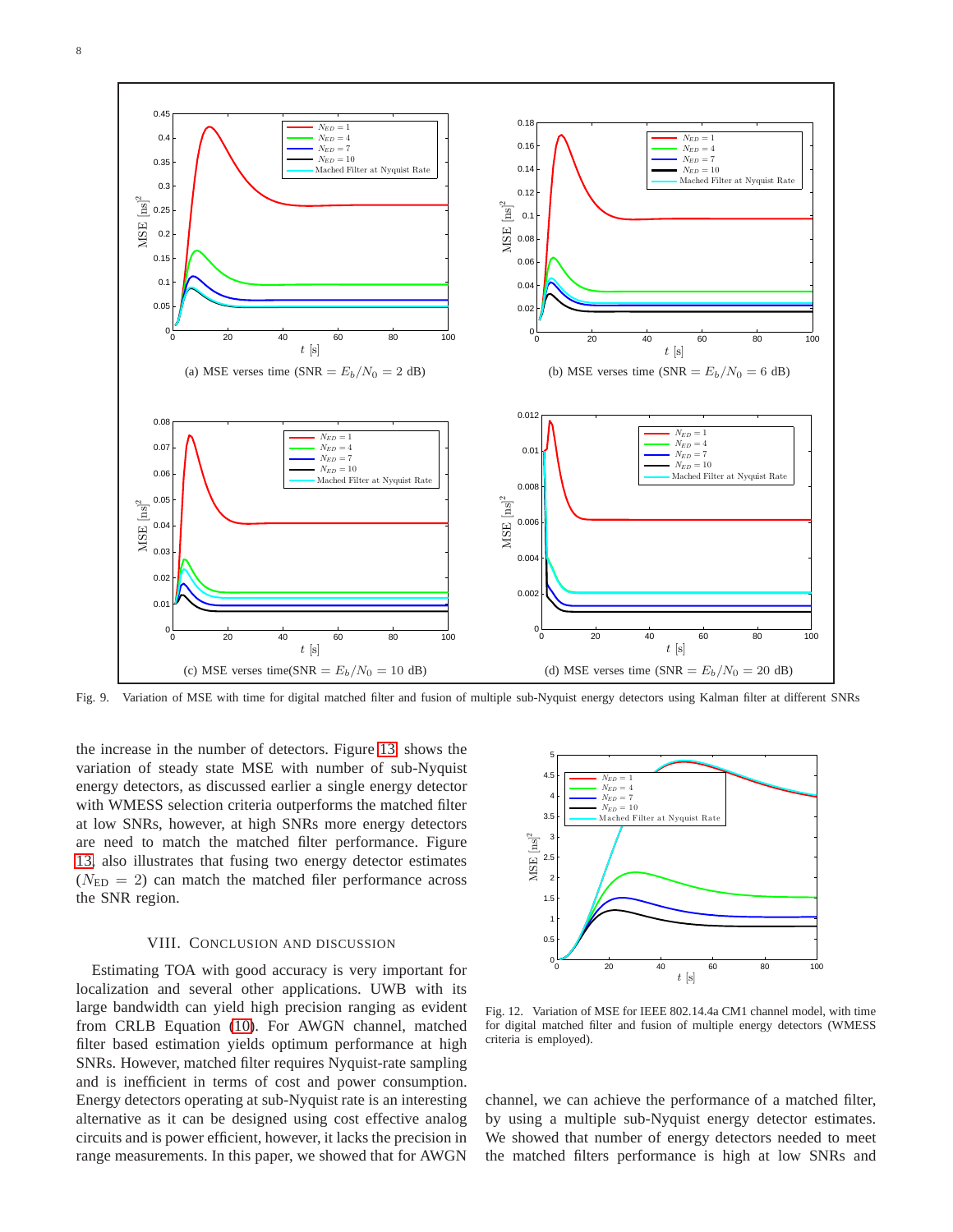

<span id="page-8-23"></span>Fig. 13. Steady state MSE verses time for IEEE 802.14.4a CM1 channel model, for multiple energy detectors (WMESS criteria is employed) and digital matched filter.

reduces as SNR increases, and finally converges to 4 as SNR increases asymptotically. This is analytically derived in [\(29\)](#page-4-2), and confirmed through simulations (refer Fig. [10](#page-6-1) and Fig. [11\)](#page-6-2). A Kalman filter with suitable choice of state-equation and measurement equations is designed to perform the dual task of tracking the TOA as well as fusing the multiple energy detector outputs. Filter equations are shown in Algorithm [1](#page-4-3) and performance in terms of MSE are demonstrated in Fig. [9](#page-7-1) and Fig. [10.](#page-6-1) Result indicate that for AWGN channel, the steady state variance drops with the increase of number of detectors and requires 4 energy detectors to have the same performance as digital matched filter.

Proposed tracking and fusion strategy of energy detectors is analyzed in simulation for IEEE 802.15.4a CM1 multipath channel (residential LOS model) and results are demonstrated in Fig. [7,](#page-5-1) Fig. [12](#page-7-2) and Fig. [13.](#page-8-23) Results indicate that the two sub-Nyquist sampled energy detector estimates with WMESS criteria can outperform digital matched filter at all SNR regions.

We plan to further this work, by assessing the performance of the proposed fusion and tracking using multiple energy detectors using our in-house UWB radio hardware discussed in Section [II.](#page-1-0)

#### **REFERENCES**

- <span id="page-8-0"></span>[1] R.A. Scholtz, "Multiple access with time-hopping impulse modulation," in *Military Communications Conference, 1993. MILCOM '93. Conference record. Communications on the Move., IEEE*, 1993, vol. 2, pp. 447–450 vol.2.
- [2] M.Z. Win and R.A. Scholtz, "Ultra-wide bandwidth time-hopping spread-spectrum impulse radio for wireless multiple-access communications," *Communications, IEEE Transactions on*, vol. 48, no. 4, pp. 679–689, 2000.
- <span id="page-8-1"></span>[3] Jinyun Zhang, P.V. Orlik, Z. Sahinoglu, A.F. Molisch, and P. Kinney, "UWB Systems for Wireless Sensor Networks," *Proceedings of the IEEE*, vol. 97, no. 2, pp. 313–331, 2009.
- <span id="page-8-2"></span>[4] S. Gezici, Zhi Tian, G.B. Giannakis, Hisashi Kobayashi, A.F. Molisch, H.V. Poor, and Z. Sahinoglu, "Localization via Ultra-Wideband Radios: A look at positioning aspects for future sensor networks," *Signal Processing Magazine, IEEE*, vol. 22, no. 4, pp. 70–84, July 2005.
- <span id="page-8-3"></span>[5] H. Soganci, S. Gezici, and H.V. Poor, "Accurate positioning in ultrawideband systems," *Wireless Communications, IEEE*, vol. 18, no. 2, pp. 19–27, April 2011.
- <span id="page-8-4"></span>[6] S.Y. Monir Vaghefi and R.M. Vaghefi, "A novel multilayer neural network model for TOA-based localization in wireless sensor networks," in *Neural Networks (IJCNN), The 2011 International Joint Conference on*, July 2011, pp. 3079–3084.
- <span id="page-8-5"></span>[7] N.V. Kokkalis, P.T. Mathiopoulos, G.K. Karagiannidis, and Christos S. Koukourlis, "Performance analysis of m-ary ppm th-uwb systems in the presence of mui and timing jitter," *Selected Areas in Communications, IEEE Journal on*, vol. 24, no. 4, pp. 822–828, April 2006.
- <span id="page-8-19"></span>[8] V. Yajnanarayana, S. Dwivedi, A. De Angelis, and P. Handel, "Spectral efficient IR-UWB communication design for low complexity transceivers," *EURASIP Journal on Wireless Communications and Networking*, vol. 2014, no. 1, pp. 158, 2014.
- <span id="page-8-6"></span>[9] V. Yajnanarayana, S. Dwivedi, and P. Handel, "Design of impulse radio UWB transmitter with improved range performance using PPM signals," in *Electronics, Computing and Communication Technologies (IEEE CONECCT), 2014 IEEE International Conference on*, Jan 2014, pp. 1–5.
- <span id="page-8-7"></span>[10] Charles Cook, *Radar signals: An introduction to theory and application*, Elsevier, 2012.
- <span id="page-8-8"></span>[11] G.L. Turin, "An introduction to matched filters," *Information Theory, IRE Transactions on*, vol. 6, no. 3, pp. 311–329, June 1960.
- <span id="page-8-9"></span>[12] ID. O'Donnell and R.W. Brodersen, "An ultra-wideband transceiver architecture for low power, low rate, wireless systems," *Vehicular Technology, IEEE Transactions on*, vol. 54, no. 5, pp. 1623–1631, Sept 2005.
- [13] R. Blazquez, F.S. Lee, D.D. Wentzloff, P.P. Newaskar, J.D. Powell, and A.P. Chandrakasan, "Digital architecture for an ultra-wideband radio receiver," in *Vehicular Technology Conference, 2003. VTC 2003-Fall. 2003 IEEE 58th*, Oct 2003, vol. 2, pp. 1303–1307 Vol.2.
- <span id="page-8-10"></span>[14] P.P. Newaskar, R. Blazquez, and A.P. Chandrakasan, "A/D precision requirements for an ultra-wideband radio receiver," in *Signal Processing Systems, 2002. (SIPS '02). IEEE Workshop on*, Oct 2002, pp. 270–275.
- <span id="page-8-11"></span>[15] Pedro Cruz, Hugo Gomes, and Nuno Carvalho, *Advanced Microwave and Millimeter Wave Technologies Semiconductor Devices Circuits and Systems*, InTech, 2010.
- <span id="page-8-12"></span>[16] J.L. Paredes, G.R. Arce, and Z. Wang, "Ultra-Wideband Compressed Sensing: Channel Estimation," *Selected Topics in Signal Processing, IEEE Journal of*, vol. 1, no. 3, pp. 383–395, Oct 2007.
- <span id="page-8-13"></span>[17] Won Namgoong, "A channelized digital ultrawideband receiver," *Wireless Communications, IEEE Transactions on*, vol. 2, no. 3, pp. 502–510, May 2003.
- <span id="page-8-14"></span>[18] A. Rabbachin, I. Oppermann, and B. Denis, "ML Time-of-Arrival estimation based on low complexity UWB energy detection," in *Ultra-Wideband, The 2006 IEEE 2006 International Conference on*, Sept 2006, pp. 599–604.
- <span id="page-8-16"></span>[19] I. Guvenc and Z. Sahinoglu, "Threshold-based TOA estimation for impulse radio UWB systems," in *Ultra-Wideband, 2005. ICU 2005. 2005 IEEE International Conference on*, Sept 2005, pp. 420–425.
- <span id="page-8-15"></span>[20] P. Cheong, A. Rabbachin, J. Montillet, Kegen Yu, and I. Oppermann, "Synchronization, TOA and position estimation for low-complexity LDR UWB devices," in *Ultra-Wideband, 2005. ICU 2005. 2005 IEEE* in *Ultra-Wideband, 2005. ICU 2005. 2005 IEEE International Conference on*, Sept 2005, pp. 480–484.
- <span id="page-8-17"></span>[21] Zafer Sahinoglu, Sinan Gezici, and Guvenc Ismail, *Ultra-wideband Positioning Systems: Theoretical Limits, Ranging Algorithms, and Protocols*, Cambridge University Press, 2008.
- <span id="page-8-18"></span>[22] I. Guvenc and H. Arslan, "Performance evaluation of UWB systems in the presence of timing jitter," in *Ultra Wideband Systems and Technologies, 2003 IEEE Conference on*, Nov 2003, pp. 136–141.
- <span id="page-8-20"></span>[23] Mohammad Ghavami, Lachlan B. Michael, Shinichiro Haruyama, and Ryuji Kohno, "A novel UWB pulse shape modulation system," *Wireless Personal Communications*, vol. 23, pp. 105–120, 2002, 10.1023/A:1020953424161.
- <span id="page-8-21"></span>[24] R. Kohno M. Ghavami, L.B. Michael, *Ultra Wideband Signals and Systems in Communication Engineering*, John Wiley, West Sussex, UK, 2007.
- <span id="page-8-22"></span>[25] A. Gerosa, S. Solda, A. Bevilacqua, D. Vogrig, and A. Neviani, "An Energy-Detector for Noncoherent Impulse-Radio UWB Receivers," *Circuits and Systems I: Regular Papers, IEEE Transactions on*, vol. 56, no. 5, pp. 1030–1040, May 2009.
- [26] R.J. Fontana, "Recent system applications of short-pulse ultra-wideband (UWB) technology," *Microwave Theory and Techniques, IEEE Transactions on*, vol. 52, no. 9, pp. 2087–2104, Sept 2004.
- [27] Zhuo Zou, D.S. Mendoza, Peng Wang, Qin Zhou, Jia Mao, F. Jonsson, H. Tenhunen, and Li-Rong Zheng, "A Low-Power and Flexible Energy Detection IR-UWB Receiver for RFID and Wireless Sensor Networks, *Circuits and Systems I: Regular Papers, IEEE Transactions on*, vol. 58, no. 7, pp. 1470–1482, July 2011.